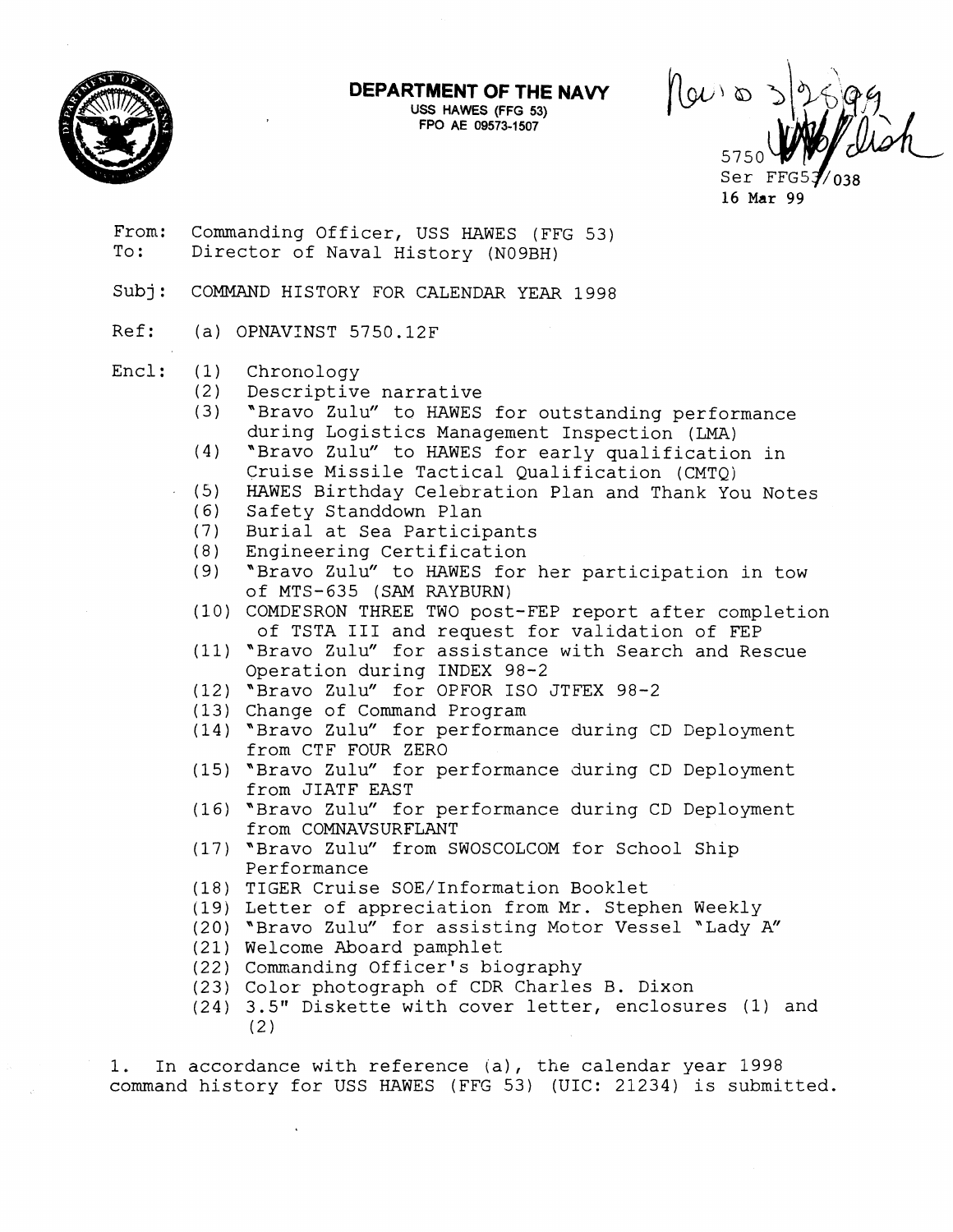2. Command Composition and Organization.

a. Mission: Multi-mission platform capable of performing in a variety of. roles ranging from convoy escort to anti-air and anti-surface warfare. The addition of Naval Tactical Data System, Light Airborne Multi-Purpose helicopters, and the Tactical Towed Array System (TACTAS) provides USS HAWES a combat capability far beyond class program expectations of the mid-1970s, and makes the ship an integral and valued asset in virtually any war-at-sea scenario.

b. Organizational structure: The immediate senior command is Commander, Destroyer Squadron TWO TWO (UIC: 0131A). Aircraft assigned to the unit were supplied by Helicopter Squadron Light FOUR EIGHT, Detachment Five, from Mayport, Florida (UIC: 53918) .

c. Name of commander: Charles B. Dixon (CDR, USN).

d. Permanent duty station: Norfolk Naval Base, Virginia.

e. Type and number of aircraft assigned: One SH-GOB LAMPS Helicopter. Maximum capability is two helicopters.

3. Chronology is contained in enclosure (1).

4. Descriptive narrative is contained in enclosure (2).

5. Supporting documents are contained in enclosures (3) through (23).

6. This cover letter and enclosures (1) and (2) are saved as MS<br>Word 6.0 and provided in enclosure (24).

B. DIXON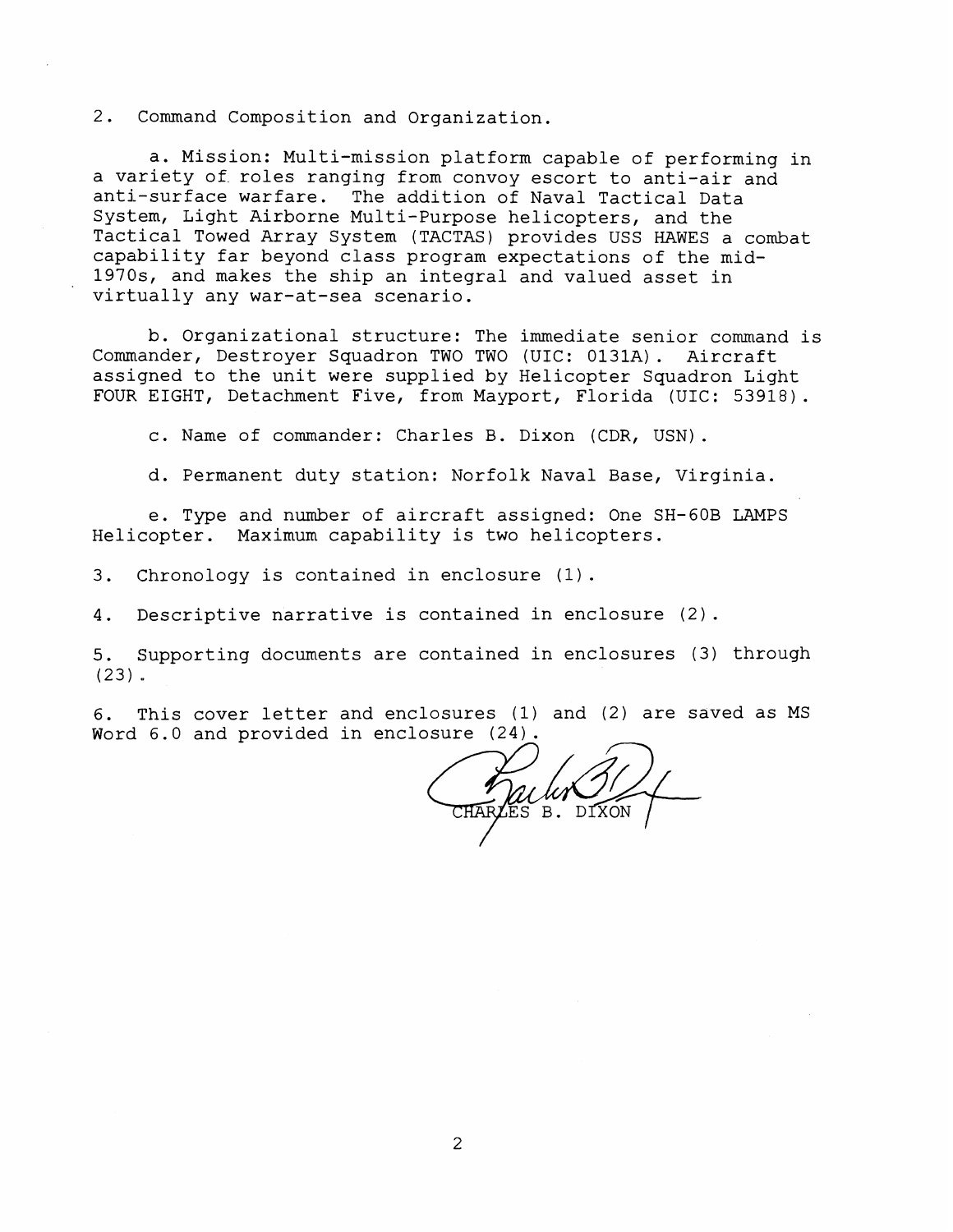## **Nineteen Hundred Ninety-Eight COMdAND HISTORY Chronology**

| $01 - 04$ Jan<br>$13 - 16$ Jan                                                      | Holiday Leave and Upkeep, Norfolk, VA.<br>Tailored Ship Training Availability I (TSTA I)<br>for Engineering Training Group (ETG) (underway<br>Jan)<br>16<br>$14 -$                              |
|-------------------------------------------------------------------------------------|-------------------------------------------------------------------------------------------------------------------------------------------------------------------------------------------------|
| $20 - 23$ Jan                                                                       | Logistics Management Assessment (LMA)<br>(Enclosure (3))                                                                                                                                        |
| $20 - 23$ Jan<br>$23$ Jan                                                           | TSTA II for Combat Systems Training Group (CSTG)<br>HT1(SW) Donald F. Crumpacker designated Sailor of<br>the Year                                                                               |
| $26 - 30$ Jan<br>$27$ Jan<br>29 Jan                                                 | TSTA II for CSTG<br>Fleet Maintenance Availability (FMAV) Inbrief<br>Cruise Missile Tactical Qualification (CMTQ)<br>(Enclosure(4))                                                             |
| $02 - 06$ Feb<br>09 Feb<br>$09 - 11$ Feb<br>09 - 11 Feb                             | TSTA II for CSTG<br>HAWES reaches her 13 <sup>th</sup> year of service<br>Underway TSTA II for CSTG<br>Operation TOPHAT                                                                         |
| 17 Feb<br>18 Feb<br>$25 - 27$ Feb                                                   | HAWES Birthday Celebration (Enclosure (5))<br>Safety Standdown (Enclosure (6))<br>Underway TSTA II for ETG                                                                                      |
| 25 Feb<br>26 Feb<br>02 Mar                                                          | Burial at Sea (Enclosure (7))<br>Towing Exercise with USNS POWHATAN<br>RAIDS installation commences                                                                                             |
| $02 - 18$ Mar<br>04 Mar<br>$23 - 26$ Mar<br>$31$ Mar -                              | Fleet Maintenance Availability<br>Colombian Ship GLORIA Visit<br>U/W for ETG TSTA II/E-CERT (Enclosure (8))                                                                                     |
| 3 Apr<br>$13 - 17$ Apr<br>$18 - 19$ Apr<br>$20 - 24$ Apr<br>$25 - 26$ Apr<br>28 Apr | TOWEX (Enclosure 9)<br>U/W for TSTA III/Week One Workups<br>Inport San Juan, Puerto Rico<br>$U/W$ for Index 98-2<br>Inport San Juan, Puerto Rico<br>Coordination with USS CARR on SAR Operation |
| 28 Apr -                                                                            | (Enclosure 11)                                                                                                                                                                                  |
| 4 May<br>5 May<br>$13 - 18$ May<br>15 May                                           | $U/W$ for INDEX 98-2<br>Return to Port NAVSTA NORVA<br>Inport Nauticus-Downtown Norfolk<br>CDR C. B. Dixon relieves CDR D. D. Bigelow<br>(Enclosure 13)                                         |
| 28 May -<br>5 Jun<br>$1 - 5$ Jun<br>$8 - 10$ Jun<br>12 Jun                          | Target<br><b>CSRR</b><br>VCOA Local Ops<br>Mr. Banister, Special Assistant to the Secretary<br>of Veteran Affairs) Visit                                                                        |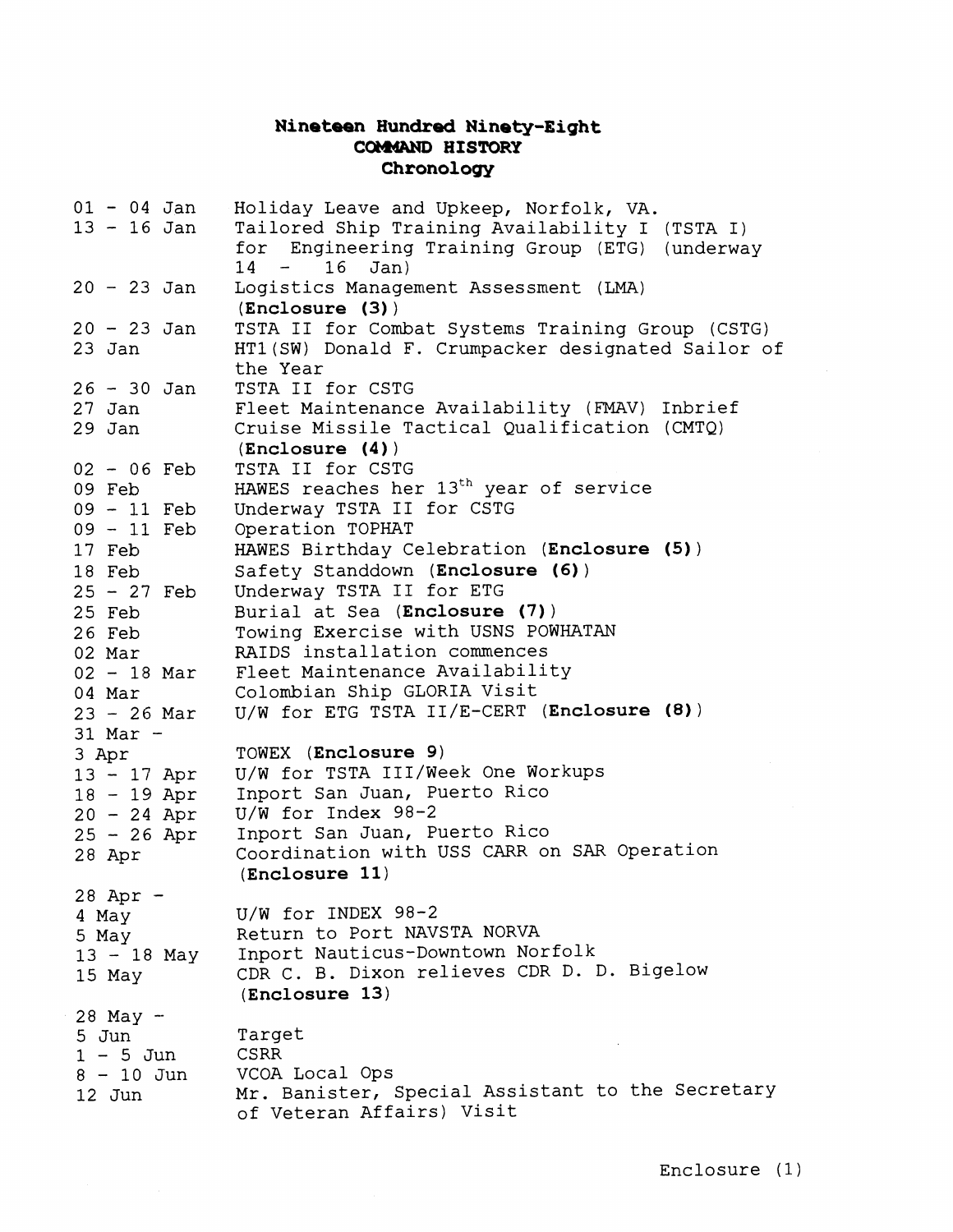$19$  Jun  $21$  Jun 6 Jul 20 Jul 24 Jul <sup>28</sup>- 29 Jul 30 Jul 4 Aug 11 Aug  $12 - 16$  Aug 28 Aug  $-2$  Sep 3 Sep  $12 - 16$  Sep 23 - 27 Sep 30 Sep 30 Sep <sup>4</sup>- *5* Oct  $5 - 8$  Oct <sup>12</sup>- 18 Oct <sup>19</sup>- 22 Oct 23 Oct 27 Oct 28 Oct - 12 Nov  $16 - 18$  Nov  $30$  Nov  $-$ 4 Dec <sup>16</sup>- 29 Dec <sup>29</sup>- 31 Dec Ship's Picnic First POM leave period commences POM Turnover day POM ends-final preps for deployment begin Underway for Counter Drug Deployment 1998 Inport Guantanamo Bay, Cuba for BSF and "AW" Turnover with USS YORKTOWN Assume Duties as CTG 4.1.6 (Air Warfare Commander) for CD-OPS Southbound through the Panama Canal Crossing the Line Ceremony Port Visit Manta, Ecuador Port Visit Rodman, Panama Northbound through the Panama Canal Port Visit Willemstad, Curacao Port Visit Oranjestad, Aruba Inport Guantanamo Bay, Cuba for BSF and "AW" Turnover with USS MCINERNEY (FFG 8) Outchop CTG 4.1 **(Enclosures 14 through 16)**  Training Readiness Evaluation Broward County Navy Days-Ft. Lauderdale, FL School Ship Newport, RI **(Enclosure 17)**  Tiger Cruise **(Enclosure 18)**  Return to homeport Norfolk, VA Engineering Mid-Cycle Assessment Post Deployment Leave and Stand Down Ship Handling Trainer Local Ops/Assist Motor Vessel "Lady A" **(Enclosure 20)**  First Holiday Leave Period Second Holiday Leave Period In Progress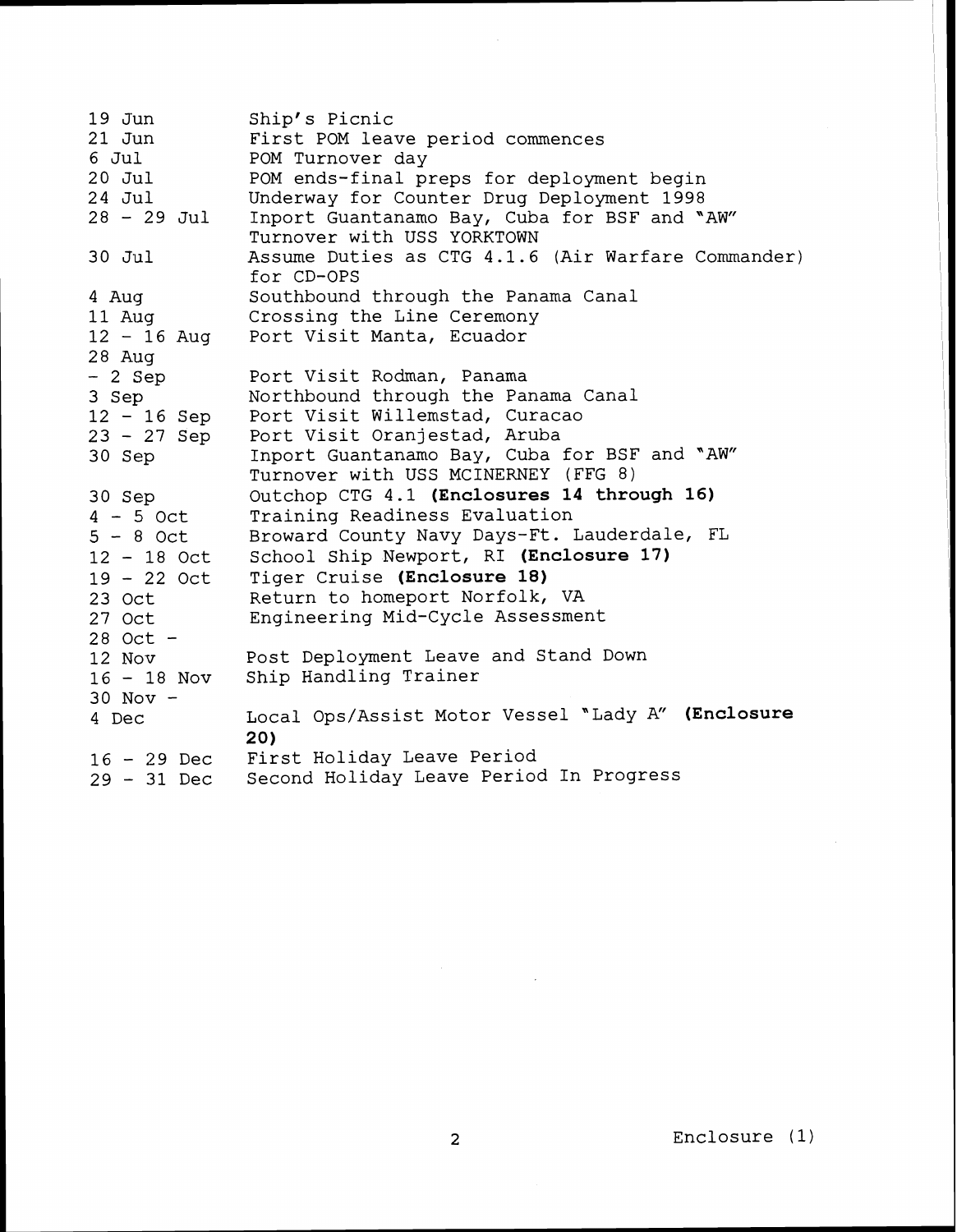## **Nineteen Hundred Ninety-Eight CokMAND HISTORY Narrative**

The New Year was celebrated inport Norfolk, VA. Most of the crew enjoyed leave for the holidays. On 05 January all HAWESMEN returned safely, everyone is refreshed and ready to resume the Inter-Deployment Training Cycle.

The engineers diligently prepared for the Tailored Ship Training Availability I (TSTA I) Engineering Training Group (ETG) training. With only a week to prepare, they made an impressive showing when the training team conducted engineering casualty control drills from 13 - 16 January. This training week also afforded the "topside" watch standers an opportunity to revive their proficiency after about a month in port.

At the end of January HAWES arrived at its last challenge for the 1997 Battle Efficiency Competition, the Logistics Management Assessment. From 20 - 23 January HAWESMEN performed at their peak to impress this inspection team. The 3M Coordinator thoroughly prepared the maintenance men for PMS spotchecks and 3M Board inspections. The maintenance men scored an impressive 93.4%. The supply portion of the inspection faired well also, scoring above 90% in all but one area. Now HAWES waits in anticipation for the Commodore's final decision on the most battle efficient ship in the squadron.

As is typical in the inter-deployment training cycle, one inspection or training group follows the next, with little or no break in between. On 26 January the Combat Systems Training Group (CSTG) returned to HAWES to evaluate watchstanders for the Cruise Missile Tactical Qualification. The watchstanders did so well, and the training program was so organized, that the Evaluators recommended an early qualification for the team. The hard work of the combat systems watchstanders paid off when they aced their early qualification. The watchstanders were so impressive that the inspectors stopped the drill evaluation early and qualified them on 29 Jan 98, a week-and-a-half early. HAWES is only the fifth ship (and only the second FFG) in the Atlantic Fleet to accomplish this early qualification.

Regardless of the early qualification, combat systems covers a broad spectrum of warfare areas, of which cruise missile tactical response is only one of the many such areas. For another week, from 09 -11 February, CSTG put the Combat Information Center (CIC) watchstanders through rigorous exercises in undersea warfare (USW) and air warfare  $(AW)$ .<br>During that week, HAWES reached her  $13^{th}$  year of service on

09 February. HAWES also took part in the development of a new ship identification system in Operation TOPHAT. The system utilizes the ship's wake, as seen from a satellite sensor, to identify a specific ship. Still in its development stage, when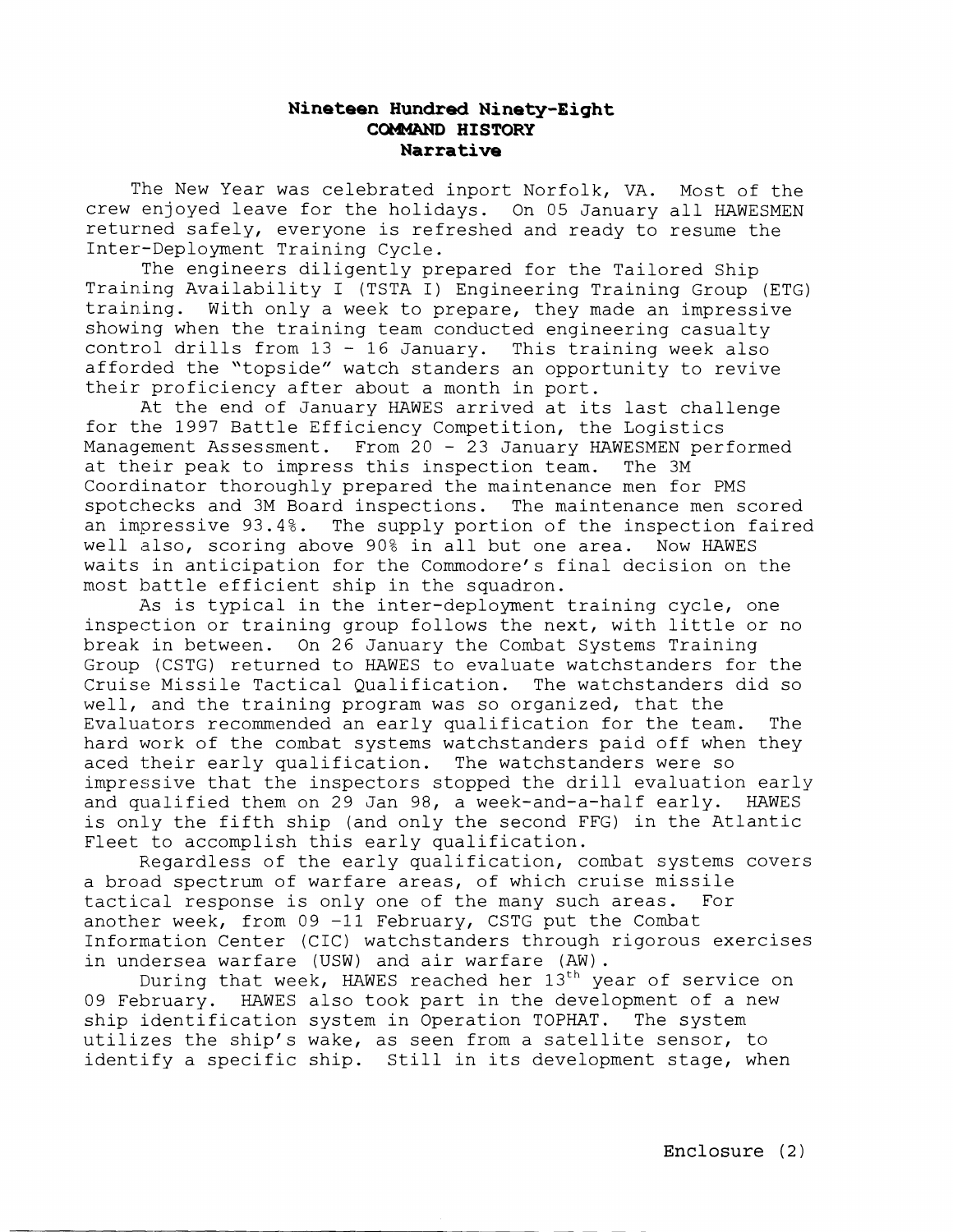complete, it will aid in the tracking and location of U.S. assets at sea.

After returning to port and enjoying a long, three-day weekend for Presidents' Day, HAWES celebrated her 13<sup>th</sup> birthday with the Kemps Landing Magnet School on 17 February. About 110 students came to tour the ship and enjoyed cake and ice cream with the HAWESMEN. For the past few years HAWES sailors volunteered as tutors at Kemps Landing. The children appreciated the chance to see the workplace of their mentors. The effect the sailors have on the children (and vice versa) is extraordinary (see enclosure (5) ) . Spring is around the corner and the weather is improving-

definite indicators of a safety standdown. On 18 February, everyone onboard stopped their daily routine to pay attention to recreational safety, electrical safety, drunk driving, suicide awareness, and back injury prevention. This standdown also served as a controlling factor for the very dangerous towing exercise scheduled for 26 February.

Besides a multitude of engineering casualty control drills, the week of 23 February proved very eventful. High winds and seas kept HAWES inport until 25 February. The bad weather did not effect the Engineering Training Group, who continued to run drills inport. A very effective Main Space Fire Drill early in the week precluded a second later in the week while underway (one less GQ- always easier on the schedule).

While at sea on 25 February, HAWESMEN commended the bodies of MMCS Robert E. Correll and S/2C Leslie Worrell to the deep. The ceremony was professionally conducted and will hopefully bring comfort to their families.

In preparation for towing escort duties, HAWES completed a towing exercise with USNS POWHATAN on 26 February. An exercise rarely performed by warships. A sailor might see this once or twice in a career. HAWES performed superbly. A smart and seaman like evolution was conducted and HAWES was qualified for her upcoming duties as tow escort.

On 02 March, Surface Combatant Department, Naval Surface Warfare Center, Port Hueneme Division, reported to HAWES to install the RAIDS system. This new system will improve the employment of HAWES' self-defense systems, and aid the TAO in the collection, evaluation, and dissemination of tactical information. The system will aid the TAO in prioritizing incoming threats and recommend appropriate weapon system assignments to engage the threat.

Concurrently, the ship underwent a fleet maintenance availability, during which numerous material issues were corrected or altered to improve the ship's material readiness in preparation for the upcoming deployment. The availability lasted through the 18th.

On 04 March 150 Midshipmen from the Colombian Ship GLORIA toured HAWES and enjoyed a steel beach picnic on the flight deck.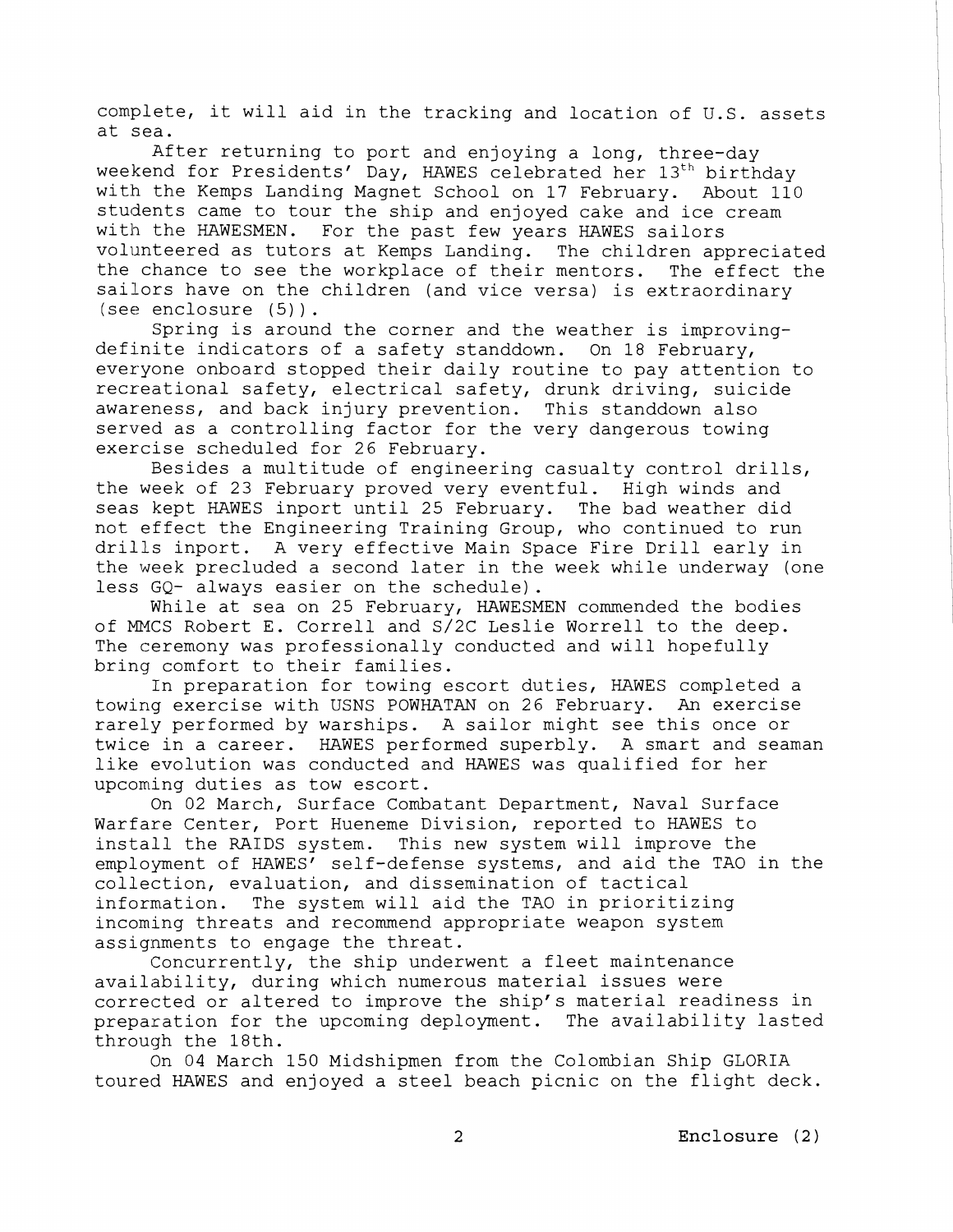Their Norfolk port visit afforded them the opportunity to tour many U. S. warships and to experience a few days of American culture. The Colombian Navy only commissions about 30 officers per year. To see a navy as large as ours was quite impressive to them. Equally as impressive was the beautiful tallship the midshipmen sailed to learn practical navigation and seamanship. After a reception at Waterside, in downtown Norfolk, on 07 March, the GLORIA departed Norfolk the morning of the eighth.

22 March commenced a brief underway period for her final engineering availability and certification during this workup phase. After a final scrub from ETG on Tuesday and Wednesday, PEB flew onboard Thursday morning. An all out crew effort and a superb performance by engineering certified the ship for "unrestricted engineering operations." HAWES' engineering plant is officially ready to deploy. During this underway, HAWES also exercised her UNREP capabilities with the USS PLATTE.

The following week, HAWES got underway on Tuesday, 31 March to escort USNS MOHAWK, her tow, Moored Training Ship 635, and USNS APACHE. The MTS will provide "in plant" training to prospective nuclear sailors.

HAWES met up with the convoy Wednesday morning outside of Charleston harbor. The convoy arrived safely Friday morning, with HRWES detaching outside of Chesapeake Bay. During the transit, the training teams put the crew through numerous drills to prepare for the final workup phase.

The preparations made during TOWEX were completed the following week inport NAVSTA Norfolk. Then HAWES got underway on 14 April for TSTA 111. Simultaneously, HAWES began her Week One Workups with HSL 48 Detachment 5. Enroute to San Juan, Puerto Rico, HAWES underwent a vigorous examination of her crew's seamanship, engineering, combat systems, and damage control capabilities. While the ship conducted numerous USW, SUW, and AW exercises, she and the air department began operating together. HSL 48 Detachment 5 will be attached to HAWES throughout the upcoming counter narcotics deployment. Again, all HAWESMEN performed at unparalleled levels, which resulted in the validation of the Final Evaluation, a previously unaccomplished feat.

After an enjoyable weekend visit in San Juan, the high tempo training stepped up another level with HAWES' full involvement in INDEX 98-2. In addition to the INDEX exercises, HAWES began training for the deployment with training provided by COMWESTHEMGRU. The training including lectures as well as a rehearsal boarding.

Instead of concluding the month conducting the Final Evaluation Period, HAWES participated in the conclusion of INDEX 98-2, with events ranging from maneuvering drills and visual communication to over the horizon encounter exercises. In the midst of the activity, HAWES assisted in a real time search and rescue operation.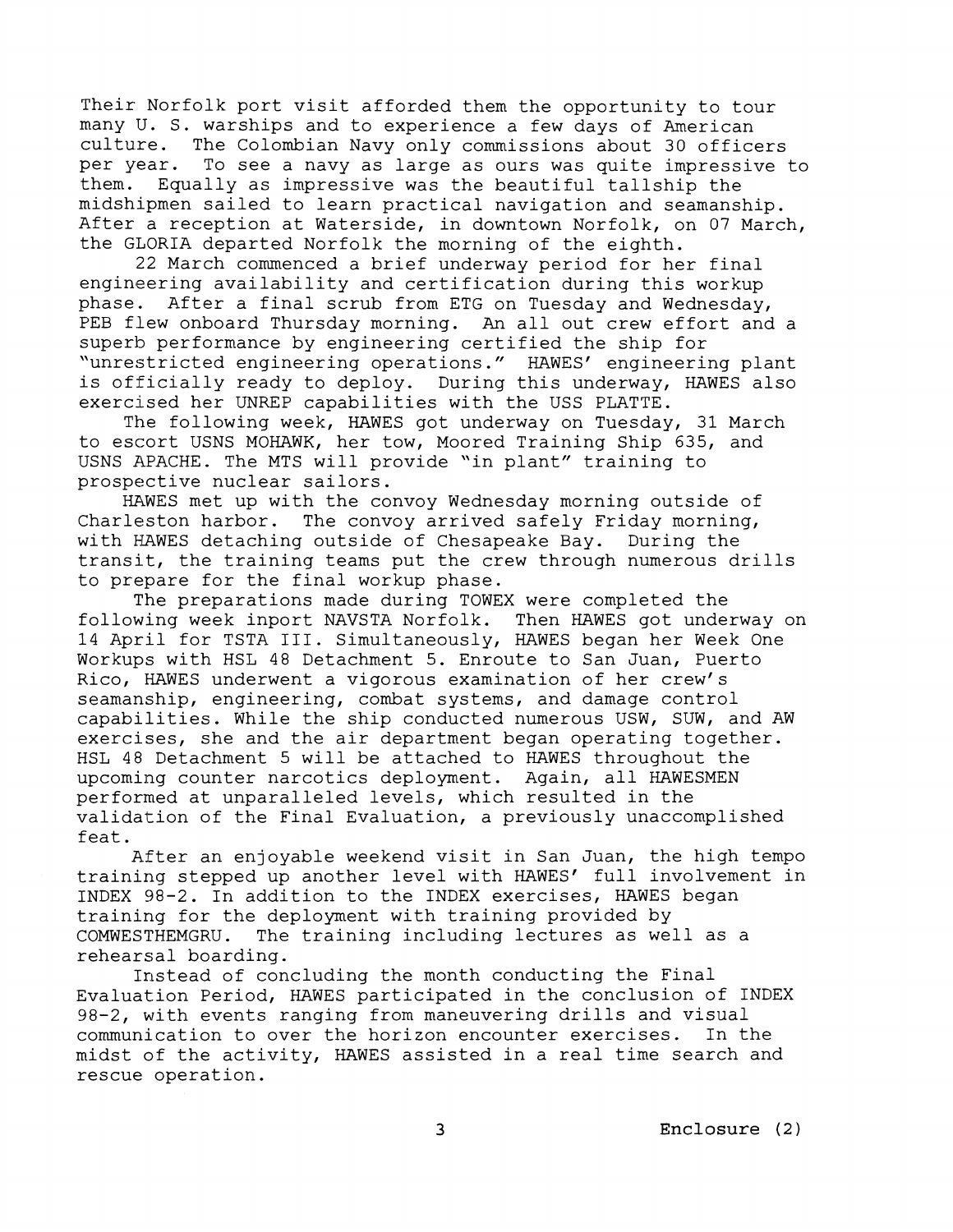May began with a brief participation as a member of the opposition forces for JTFEX 98-2. This is the graduation exercise for the Eisenhower Battle Group and certified them ready for their upcoming Mediterranean/Arabian Gulf deployment . HAWES brief participation ended 3 May, and she returned to homeport NAVS'TA Norfolk on 4 May.

On 13 May, HAWES got underway with family members aboard for a dependent's cruise and transit to downtown Norfolk and the berth at Nauticus. Here, HAWES marked the end of CDR Bigelow's tenure and the beginning of CDR Dixon's tour as Commanding Officer. Under sunny skies, Nauticus National Maritime Museum provided the backdrop for the Change of Command Ceremony. A reception was held on the pier following the ceremony. Later that afternoon, Electrician's Mate Chief Petty Officer (Surface Warfare) **Warfare**) **Retired after 20 years of faithful** service in the U.S. Navy. Throughout the weekend, HAWES served as visit ship for the Town Point Jazz and Blues festival and hosted over 800 visitors. After a weekend of downtown liberty, HAWES returned to Norfolk Naval Station to focus hard on predeployment preparations.

Those predeployment preparations included TARGET, an engineering groom/assist visit by FTSCLANT and other civilian tech reps. The visit began on 28 May and went through 5 June. During this assist, the engineering plant received a final tuneup and was again certified as safe to operate and ready to deploy.

In addition to TARGET, Combat Systems department received one final look prior to deployment. The Combat Systems Readiness Review evaluated all aspects of HAWES' Combat Systems readiness and adjudged this department ready to deploy.

HAWES got underway on 8 June for three days to exercise the ship's crew. Since INDEX, HAWES training teams had been limited to inport drills. During this brief three day underway period, the Seamanship, Damage Control, Engineering, Combat Systems and Medical Training teams all conducted drills. Additionally, HAWES conducted an evaluation of its PCMS radar cross section reduction system.

Later that week, Mr. Hayward Banister, Special Assistant to the Secretary of Veterans Affairs, White House Liaison, visited HAWES inport Norfolk Naval Station. He received a tour of the ship, during which he talked with numerous crewmembers.

On June 19, HAWES took the afternoon off to picnic with family members at the Amphibious Base. The picnic was highlighted by a dunk tank, great food, softball games, and door prizes. A good time was had by all, and it kicked off the POM leave period.

The POM leave period continued through most of July, interrupted by the July  $6^{th}$  awards ceremony. During this ceremony, numerous crewmembers were recognized for their hard

**4 Enclosure** ( 2 )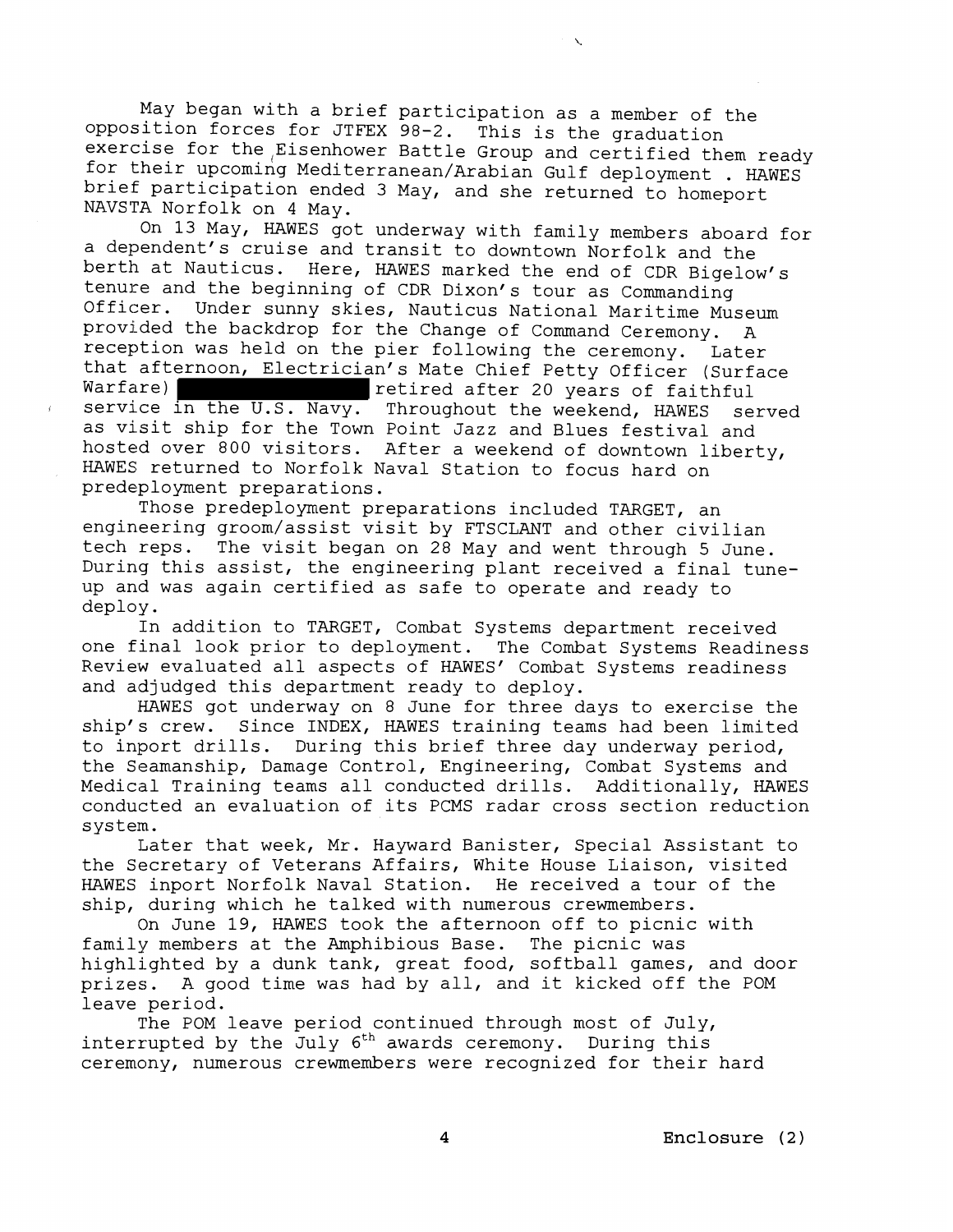work and dedication. Those who were advanced from the March rating exam were frocked as well during this ceremony.

July 2oth marked the end of the POM leave period, and final preparations for deployment were frantically made. On the early afternoon of July 24th, HAWES departed from Pier 25 Norfolk, VA. She transited to Guantanamo Bay, Cuba via the Caicos passage for a brief stop for fuel, the embarkation of the Coast Guard Law Enforcement Detachment, and turnover with the USS YORKTOWN. HAWES relieved YORKTOWN as the Air Warfare Commander, and departed for the southwestern Caribbean. During the transit, the Law Enforcement Detachment embarked aboard HAWES boarded two vessels, including an intricate operation with the Panamanian coast guard in Panamanian territorial waters. After a few more days patrolling waters off the coast of Panama and Colombia, HAWES entered the Panama Canal zone on 4 August.

The transit was conducted mostly at night, due to a large northbound tanker that required most of the channel and all of the daylight. HAWES arrived around 0300 at Naval Station Rodman. After refueling later that morning, she was underway to patrol waters as far north as Costa Rica and as far south was Ecuador. During this patrol, HAWES crossed the equator, which was accompanied by the traditional crossing the line ceremony. The port visit that followed to the quiet fishing village of Manta, Ecuador gave the crew the much-needed opportunity to rest and "recharge" their batteries.

Back underway, HAWES continued its aggressive patrol of the Eastern Pacific. Over the course of nearly four full weeks underway, HAWES conducted eleven boardings of suspect vessels. None of these carried contraband at the time they were boarded, but HAWES had made its presence known. In addition to all of the boardings, HAWES continued its integrated training program to maintain the readiness that the crew worked so hard to attain during the Interdeployment Training Cycle. Upon completion of her duties in the Eastern Pacific, HAWES returned to Rodman for a four day port visit.

On 2 September, HAWES headed northbound through the Panama<br>canal. She then patrolled the southwestern Caribbean on sharp She then patrolled the southwestern Caribbean on sharp lookout for any suspicious contacts headed north from South<br>America. Then on 12 September, HAWES arrived in Willemstad America. Then on 12 September, HAWES arrived in Willemstad, Curacao. While inport Curacao, HAWES assisted the new Consu While inport Curacao, HAWES assisted the new Consul General in hosting her first official reception for local<br>officials. The reception was held in the official reside The reception was held in the official residence of the Consul General, which overlooked the port. HAWES Supply Division provided excellent food service. After departing Curacao, HAWES again patrolled the southern Caribbean. Then, HAWES visited Aruba for four days, giving the crew a much deserved break prior to departing for turnover with USS MCINERNEY (FFG 8) in Guantanamo Bay, Cuba.

HAWES then headed north for Broward County Navy days. On the way, HAWES flexed her Undersea Warfare skills as a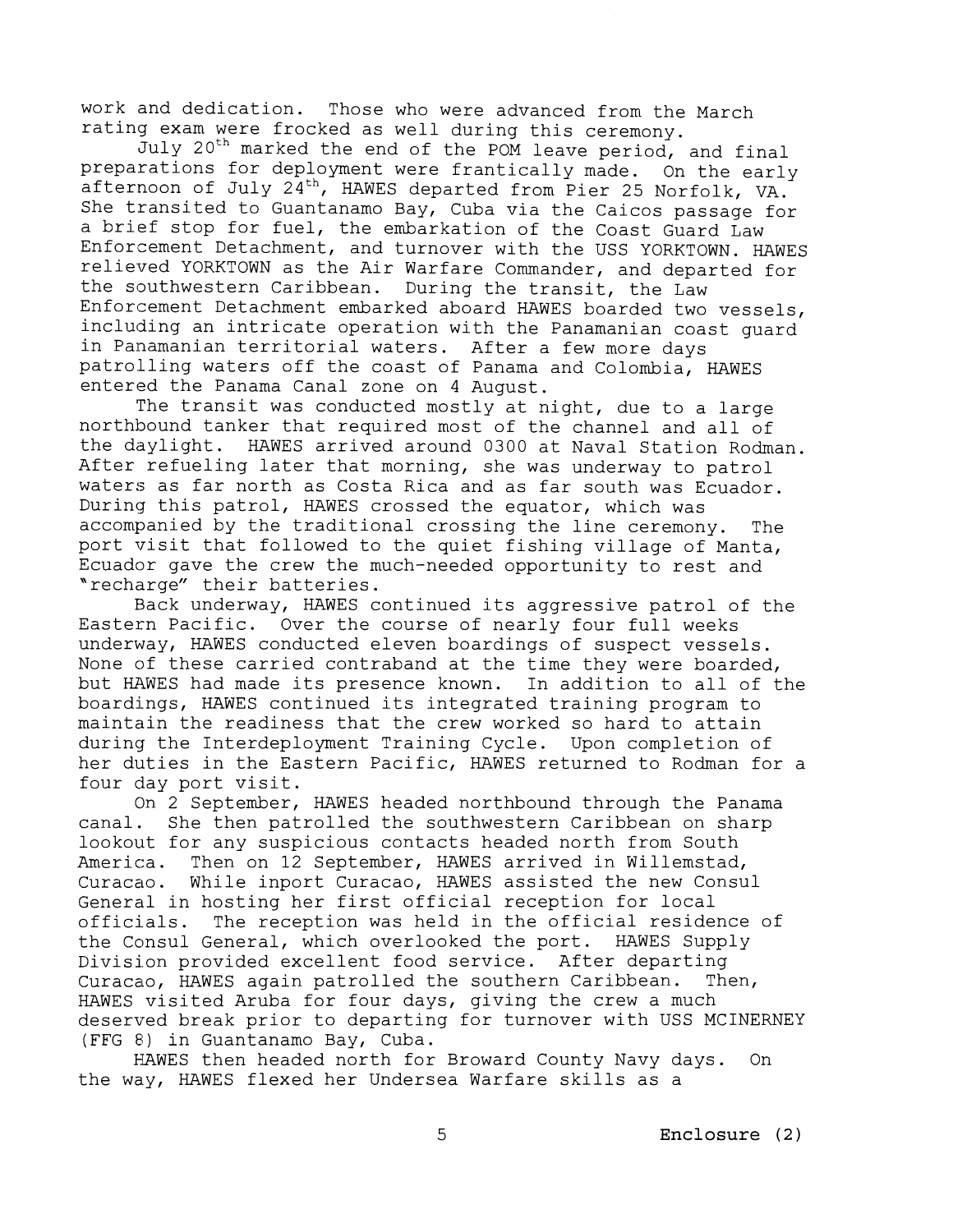participant in Training Readiness and Evaluation (TRE) . This exercise pitted HAWES and a submarine against another submarine that was being evaluated in overall mission proficiency. TRE was a valuable training opportunity for all units involved, and put HAWES back into action in a more traditional Surface Warfare role.

HAWES then returned to the continental United States for Broward County Navy days. Ft. Lauderdale was the host for three days of celebration and relaxation, and rewarded the crew for their labors during Counter Drug operations.

Then it was back to work as HAWES transited the eastern seaboard for Newport, Rhode Island. At the home of Surface Warfare, HAWES provided valuable training opportunities for current and prospective Surface Warfare officers and gave them a glimpse of what their next job might entail. At the same time, the crew was able to utilize the damage control facilities at Naval Station Newport to enhance their professional capabilities. Before departing Newport, 23 "tigers", family members of crewmembers, embarked to experience shipboard life, and to share the excitement of return to homeport of a deployer. The tigers participated in a very busy week at sea, and culminated in the recognition of these 23 honorary "Hawesmen" at an awards

ceremony.<br>HAWES returned from her 1998 deployment on 23 October to the cheers of her assembled family members. The successful deployment ended, and HAWES newest father, DCCS(SW) | led the exodus ashore for the long awaited reunion.

Then it was right back at it for the engineer's Mid-Cycle Assessment (MCA). DESRON 22 and ATG were on board to evaluate the engineer's administrative programs and underway proficiency.

All programs checked out and HAWES' aggressive training teams demonstrated how hard the crew had worked during the deployment to maintain and improve qualifications.

Upon return from MCA, HAWES began a much deserved stand down period, giving the crew the opportunity to spend time with family and relax from their labors in the Caribbean. At the conclusion of the stand down, HAWES' conning officers received their first opportunity to work at the Marine Safety Institute's Ship Handling Trainer. This interactive three dimensional trainer allowed conning officers to work on UNREP approaches, pier work, and DIVTACs, without threat to life, limb, or paint job.

The first week of December marked HAWES first underway in over. a month. During the course of this week, HAWES exercised her combat systems, engineering, damaging control, and seamanship capabilities. The week was highlighted by HAWES performance in the rescue and assistance operation conducted jointly with Maryland Coast Guard units. HAWES was the first to respond to a distress call to Motor Vessel "Lady A", which was taking on water. HAWES used her small boat to transfer a pump and three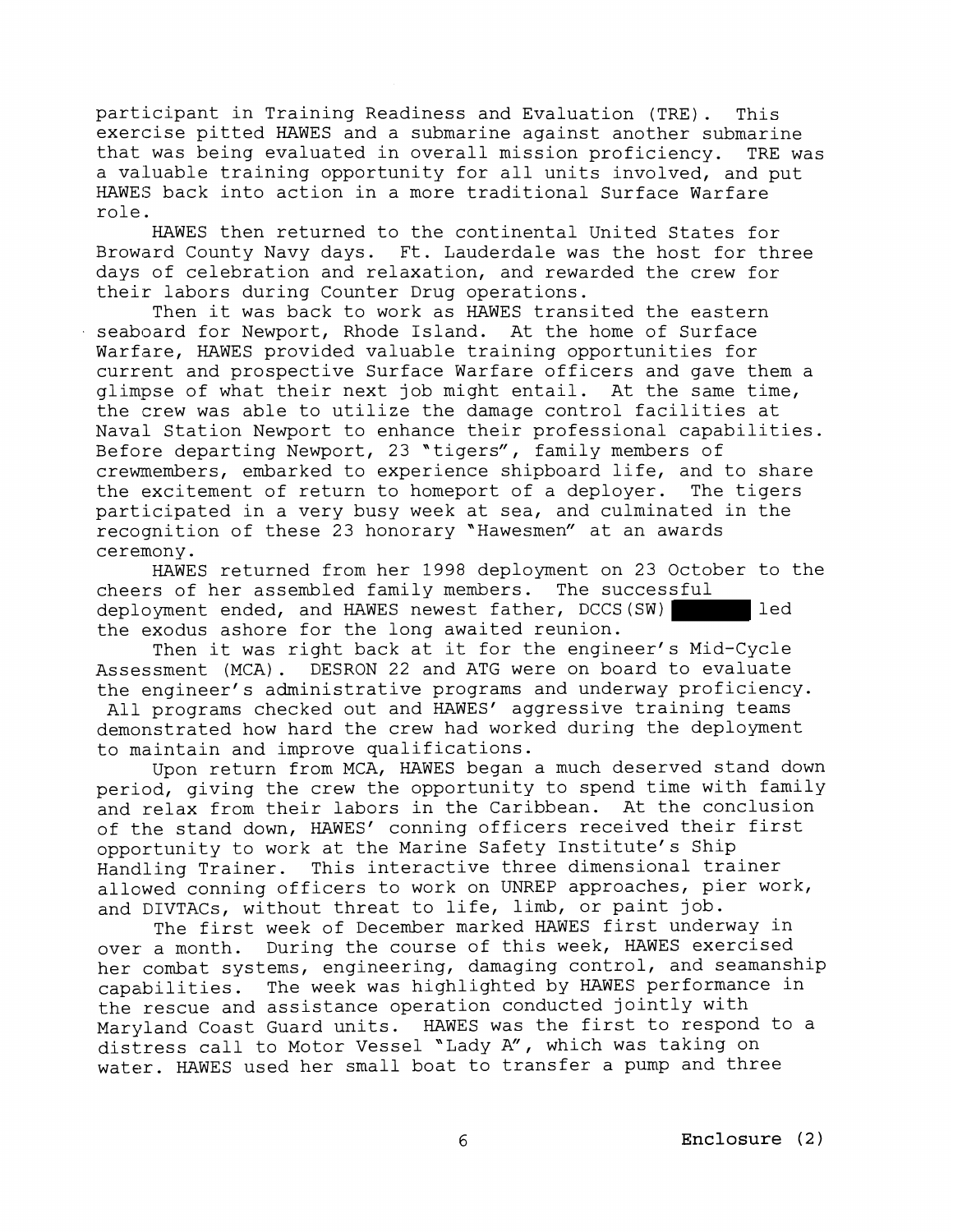crewmembers to the "Lady A", then escorted her safely to Ocean City, Maryland.

On the 16th, HAWES kicked off her holiday leave period with an awards ceremony, highlighted by the frocking of those who were selected for the next higher pay grade as a result of their performance on the September rating exam. Then, half the crew took their leave to spend the Christmas holiday with their families. On the  $29^{th}$ , roles reversed as the second half of the crew departed to usher in the New Year with their families.